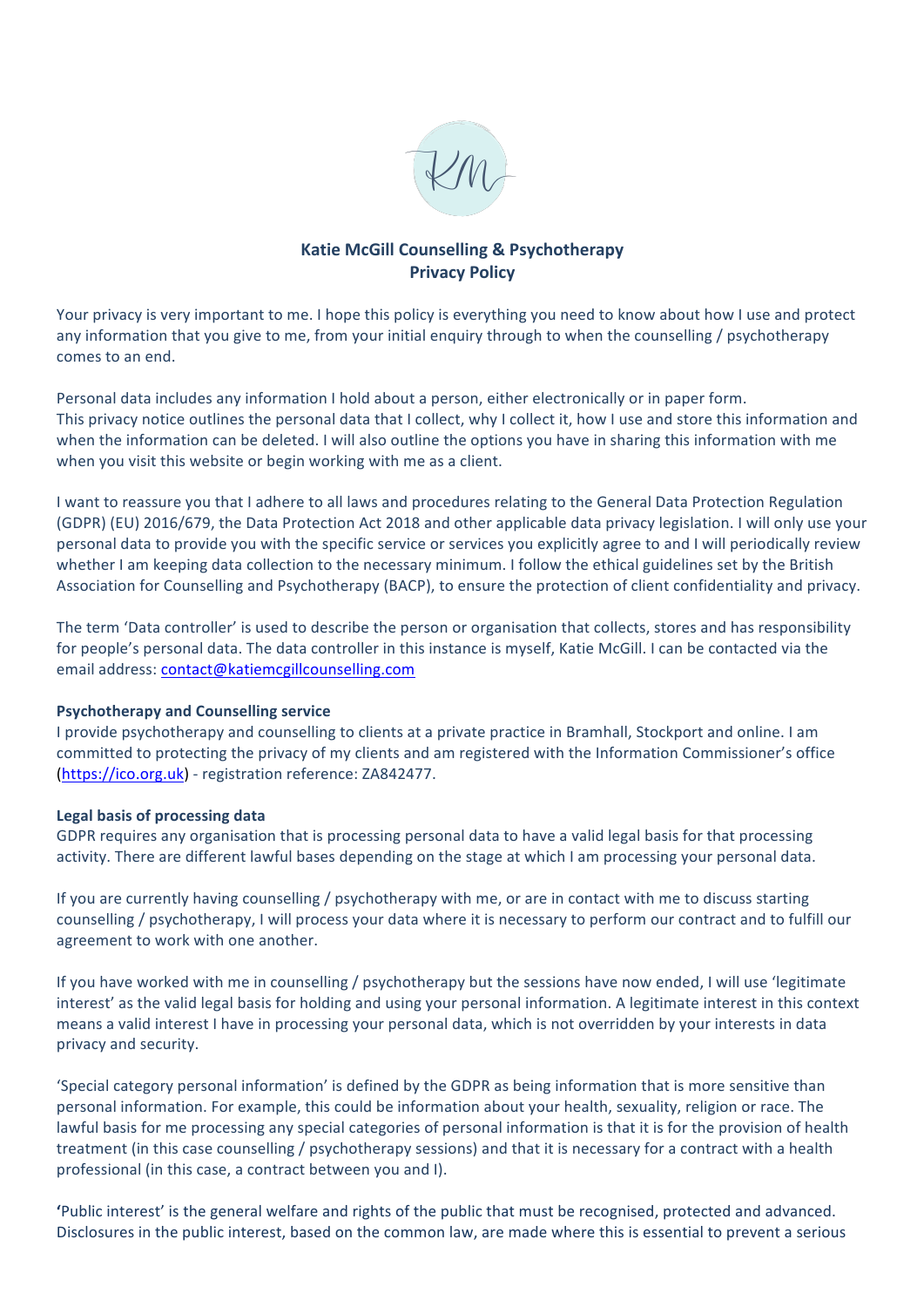and imminent threat to public health, national security, the life of the individual or a third party, or to prevent or detect serious crime. In regards to Covid-19, confidentiality may be broken for reasons of public interest in the area of public health. If you test positive for Covid-19 and have attended a face-to-face appointment, or if I believe you have been exposed to Covid-19 at my office, I may be required to notify the NHS Test and Trace service. If it is necessary to report this, I will provide the minimum information necessary and will not go into any details about the reason for your visit or our therapeutic work. The NHS Test and Trace Privacy notice can be found here: https://www.gov.uk/government/publications/nhs-test-and-trace-privacy-information/test-and-trace-overarchingprivacy-notice

# **What data is collected?**

When you make an enquiry via my website or a third party website (such as https://www.bacp.co.uk/abouttherapy/how-to-find-a-therapist/), I will collect your name, email address and any further information you submit on the enquiry form. Alternatively, a third party may send me your contact details when making a referral or a relative may give me your contact details, if they are making a referral on your behalf. If you call, text or Whatsapp me, I will collect your name and phone number. Please be aware that if you make contact with me on Whatsapp, I will be able to view your profile photo. Upon first contact, I usually ask for your email address so that we can arrange an initial consultation appointment.

If you choose to proceed with counselling / psychotherapy, we will meet for an initial consultation. Prior to this appointment, I will ask you to complete an intake questionnaire and send it back to me via email. This is required as part of our contractual agreement. This will include details of your contact information, such as name, home address, email address and telephone number, as well as contact details for your general practitioner (GP) and an emergency contact. I also ask for some personal information about your previous history of therapy, physical and mental health, family background, living circumstances, occupation, any criminal convictions, alcohol and drug use and your reasons for attending therapy. These details will be used to provide the service of psychotherapy and counselling and to communicate with you (and your GP and / or emergency contact in the rare circumstance that there is an emergency).

As part of my role I am required to keep accurate and relevant records for the duration of our work together. Following each counselling / psychotherapy session, I will make brief and factual notes to summarise our work. These notes do not include any personal details that could be used to identify you and are stored separately to your intake questionnaire.

I may ask you if you are happy for our counselling / psychotherapy session to be recorded, to assist in my professional development. I will ensure I have your written consent before proceeding with a session recording and will always tell you when I plan to record our session.

I may also hold financial information of yours, such as your account number and sort code, when you make a payment in exchange for the service provided. These details will only be visible to me via online banking, which is password protected.

# How is your data used?

To protect your confidentiality, your privacy is shielded by:

- Removing identifying information where possible.
- Reviewing processes.
- Adhering to strict contractual conditions.
- Regularly deleting the information of those who do not take up the service.

Any client data collected or stored by myself is solely processed in order to make contact and to provide counselling and psychotherapy to clients. The information you provide will only be used for the purposes stated when it was collected. Your email address and phone number will be used to discuss appointments, unless we have agreed that I will use your email to send information that is relevant to our counselling / psychotherapy sessions.

If an enquiry is made but you decide not to proceed to working with me, I will ensure that your data is delayed within one calendar month. If you would like me to delete this information sooner, please contact me by email: contact@katiemcgillcounselling.com.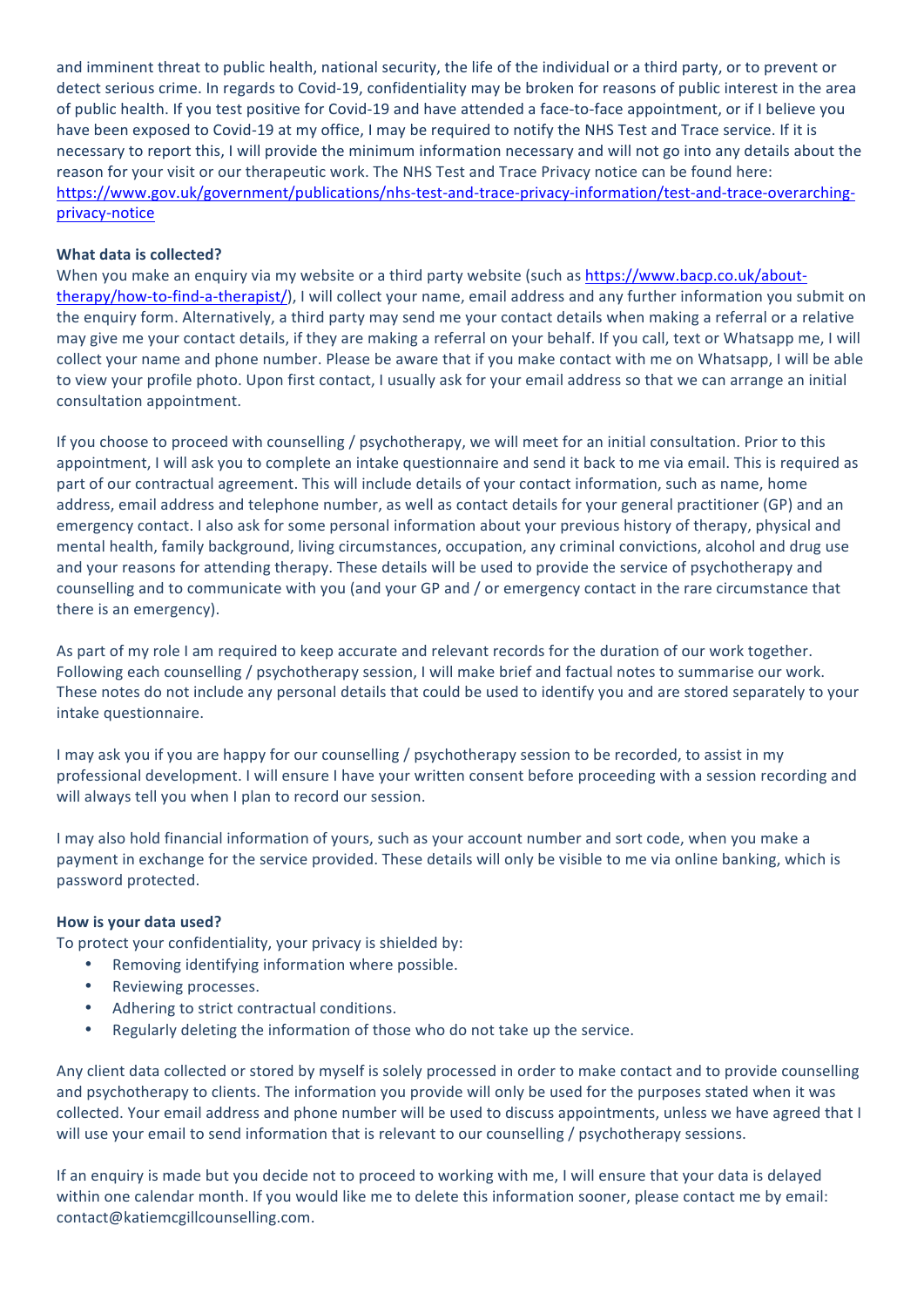For those who work with me, I will delete any email and phone correspondence / text messages and / or Whatsapp messages that are not necessary to keep every calendar month. I will save your phone number to my phone but will not identify you by your name. Once we have worked together in counselling or psychotherapy, I am required to retain your personal data for at least seven years, in line with BACP and insurance requirements. Data may be stored for a longer period than this, if deemed necessary.

I am required by my profession and ethical framework to attend regular group supervision where I will discuss my clinical work, in order to maintain high standards of practice. I send brief notes to my supervisor in advance via email (once discussed, these notes are deleted). Supervision remains confidential between the group and myself and I only ever use initials or first names to protect your privacy. My supervisor and supervision colleagues also abide by the BACP ethical framework. 

If you have consented to your therapy session being recorded, I may play a short  $3 - 5$  minute exert to a small group of colleagues for supervision or training purposes. I will use a false name or your initials to ensure you cannot be identified. I may also listen to these recordings after our sessions to assist my professional development. I will listen to the recordings in a private and confidential space.

I share a limited amount of personal data with third parties in order to provide therapy services to you and to fulfill legal obligations in respect of tax and accounting purposes. For example, certain information may be shared with an accountant, tax adviser, legal adviser or administrative assistant. Where possible, I ensure that the information provided to these third parties do not include client names, so that your details remain private.

If you request for your details to be shared with a third party (for example, for health insurance purposes), I will only proceed to share your details after gaining written consent from you. I may also pass your details onto another therapist or organisation, if you wish to be referred. I will only make a referral when I have received consent from you via email.

If a third party arranges your appointments (for example your employer), your dates of attendance and nonattendance will be shared for the purpose of invoicing and payment. Details about what was discussed in the sessions will remain confidential.

Data may be shared with other agencies if there is a legal requirement, or if there is felt to be an immediate risk of substantial harm to clients or others. This may result in contacting the relevant emergency authorities, your emergency contact and / or your GP. If there is ever the situation where I am required to breach confidentiality or share information without consent, I will endeavor to discuss this with you first when it is safe and practical to do so.

# How is your data stored?

All information is kept in one or more of the following: a locked filing cabinet, a password-protected computer or mobile phone and / or a password protected email account. Your counselling / psychotherapy session notes are kept in a separate place to your intake questionnaire and do not include any personal details that could be used to identify you. Instead, I use a unique client reference number to allow me to identify your session notes.

If you have given me consent to record our counselling / psychotherapy session, the recording will be taken using a voice recorder device. Following the session, the recording will be downloaded onto a password-protected computer and the original recording will be deleted from the voice recorder device. The downloaded recording will be kept until it has been used at a supervision or training session.

I will review the personal data that I hold on an annual basis to ensure the data is still relevant and accurate. Any information, which is no longer necessary, will be deleted. Any inaccurate information will be updated or corrected.

### **Holding data when therapy has ended**

There are reasons why I am required to keep records after therapy has ended. In the case of financial transactions, information must be kept for as along as legally required for tax or accounting purposes.

Unless you have specifically agreed otherwise, or there is a legal reason for me to continue storing your information, I will keep your notes of our sessions and any relevant texts, Whatsapps, voicemails or emails for a minimum of seven years, in accordance with BACP and insurance guidelines. Seven years after therapy has ended, your personal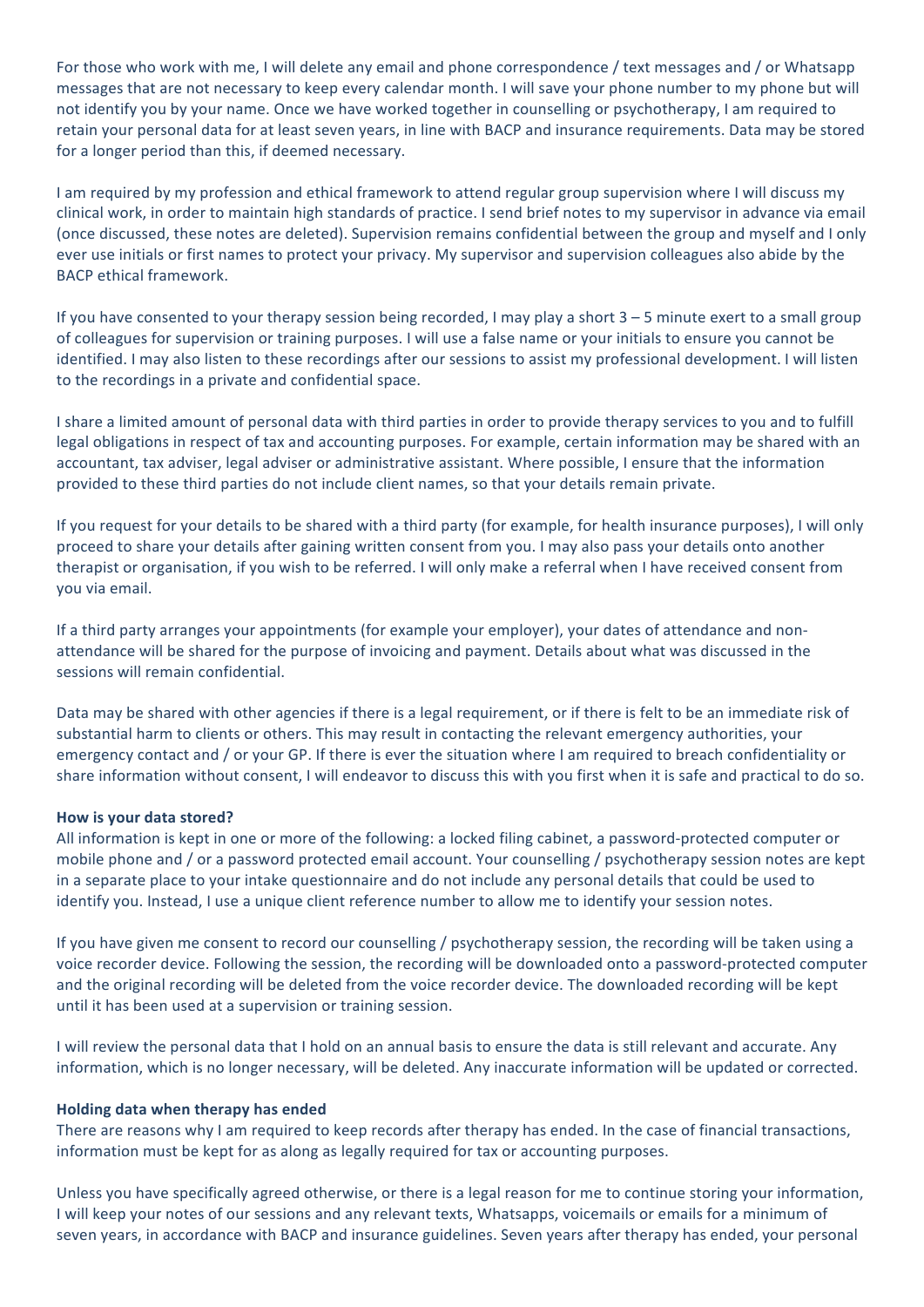details and counselling / psychotherapy notes will be confidentially destroyed. In rare circumstances, I may be required to keep your records for longer than seven years. An example of this is if the data is being used to defend myself in a claim situation or to comply with insurance terms and conditions. All information will continue to be stored in a locked filing cabinet, a password-protected computer or mobile phone and / or a password protected email account.

## Your access to your information

You may request a copy of the personal data I hold on you - this is called a Subject Access Request (SAR). There is no charge for this and I will respond within one calendar month. Please email contact@katiemcgillcounselling.com

## Your data protection rights

I would like you to be fully aware of your data protection rights. You can make a request in writing or by email to ask me to delete your personal data, to limit how I use your personal data, or to stop processing your personal data. You may also ask for a copy of information that I hold about you and to object to the use of your personal data in some circumstances. I have one calendar month to respond to your requests. Please note that, in line with my insurance and BACP guidelines, I may be unable to delete details of my work with you until seven years has passed since our last session working together.

In the case of deleting personal information, any paper records will be shredded and any electronic data deleted (emails would be permanently deleted from the devices they are stored on). I will save the request for the deletion but not any other data.

You can read about your rights here: https://ico.org.uk/your-data-matters/

To make a request about any information I hold about you, please request this in writing and email: contact@katiemcgillcounselling.com.

## **What happens if there is a data breach?**

Although I take measures to protect your data, information can be intercepted and breaches can occur. If there is a data breach, I will follow the regulations set out in Article 33 of the GDPR. This includes notifying the ICO of the nature and consequences of the breach within 72 hours, and any measures I have taken to address it, unless the personal data breach is unlikely to result in high risk to your rights and freedoms. I will also notify you without undue delay if the breach is likely to result in a high risk to your rights and freedoms.

### **Making a complaint**

If you wish to complain about how I handle your data, in the first instance please contact me, Katie McGill (the data controller) by email: contact@katiemcgillcounselling.com. If your complaint is not resolved to your satisfaction, you can contact the Information Commissioners Office: https://ico.org.uk/make-a-complaint/or call 0303 123 1113.

### **Website information**

This website may contain links to third party websites and third party websites may contain links to this site. I take great care to create links only to organisations I believe to be responsible. However, please be aware that if you follow a link to any other websites, these websites have their own privacy policies and I do not accept any responsibility or liability for their policies. Please check these policies before you submit any personal data to any third party websites.

Similar to most websites, my website uses Google Analytic (GA). This is a service that analyses the details of visitors to a website, which helps me to improve my online service to clients. This information does not identify anyone.

You can read Google Analytics privacy notice here: https://policies.google.com/privacy?hl=en-US

Website cookies are text files placed on your computer to collect standard Internet log information and visitor behaviour information. When you visit the website, I may collect information from you automatically through cookies or similar technology. More information about cookies and their use on the Internet can be found here: https://www.aboutcookies.org.uk